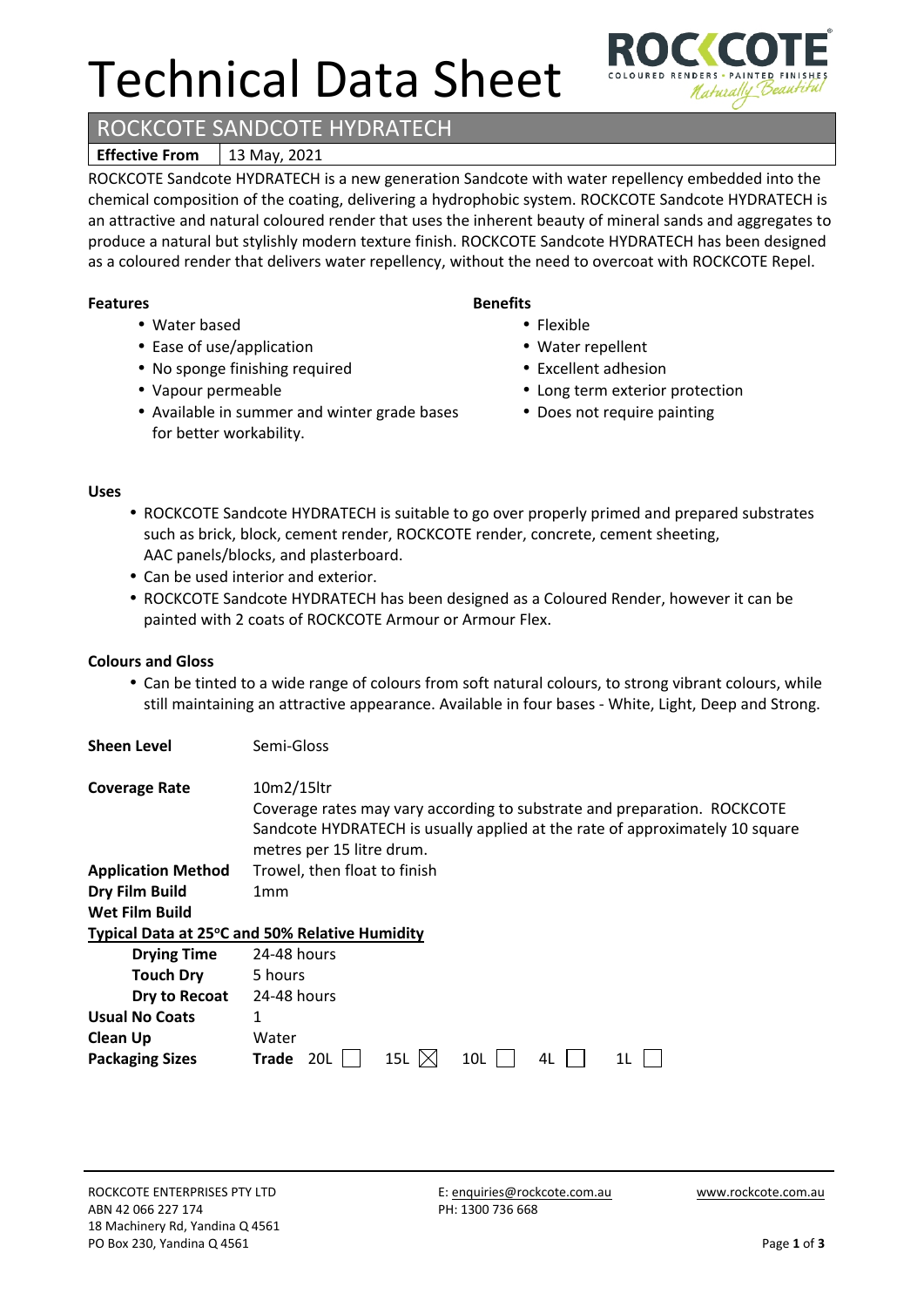# Technical Data Sheet



ROCKCOTE SANDCOTE HYDRATECH

**Effective From** | 13 May, 2021

| <b>Volume Solids</b>       |                                             |
|----------------------------|---------------------------------------------|
| <b>Thinning</b>            |                                             |
| <b>Elongation Rate</b>     |                                             |
| <b>Crack Bridging</b>      | Bridge cracks up to 900µm per applied coat. |
| <b>Abrasion Resistance</b> | Excellent                                   |
| <b>Moisture Control</b>    |                                             |
| <b>Water Resistance</b>    | Hydrophobic coating                         |

#### **Substrate Conditions**

- ROCKCOTE Sandcote HYDRATECH must be applied over properly prepared substrates that are free of dirt, dust, grime and any other contaminants.
- Substrates must not contain more than 15% moisture (WME) prior to application.
- Do not apply if air and surface temperatures are below 10ºC or above 35ºC.
- If applying over ROCKCOTE Quick Render, application may proceed after 48 hours if properly cured.
- Fresh cementitious substrates such as site mix sand and cement render and concrete must be left for up to 28 days to sufficiently cure prior to application of ROCKCOTE Sandcote HYDRATECH.
- ROCKCOTE Anti Efflorescent Primer should be used when applying over site mix render.

#### **Mixing**

• Mix to help reactivate and aerate contents.

#### **Application**

- Check colour before use.
- Ensure same batch numbers are used on a single wall where possible.
- Apply evenly over the properly prepared substrate with a hawk and trowel.
- Ideally apply slightly thicker than the sand granules to achieve optimum results.
- Using circular motions finish with a plastic float/trowel.
- Be sure to keep a wet edge with this product and plan your work to suit the product and weather conditions.
- If joining up to previous day's application, it is "good working practice" to start and finish on an external or internal corner.
- Keep sheltered from rain and moisture for 24-48 hours after completion dependent on climatic conditions.
- It is advisable to apply a primer that is tinted to the required finish colour before the application of ROCKCOTE Sandcote HYDRATECH, if a coloured topcoat will not be used.
- The most ideal air temperature for application of Winter Grade formulations is 15ºC to 20ºC, depending upon the weather conditions.
- The most ideal air temperature for application of Summer Grade formulations is above 20ºC, depending upon the weather conditions.
- Allow proper ventilation for good air flow to aid in the drying process.
- Ideal humidity level for application is between 50% & 60%.

#### **Precautions and Limitations**

- Check colour before use.
- Ensure same batch numbers are used on a single wall where possible.
- Should not be applied in temperatures below 10ºC or above 35ºC.
- Not suitable for areas of continual damp or areas submerged in water.